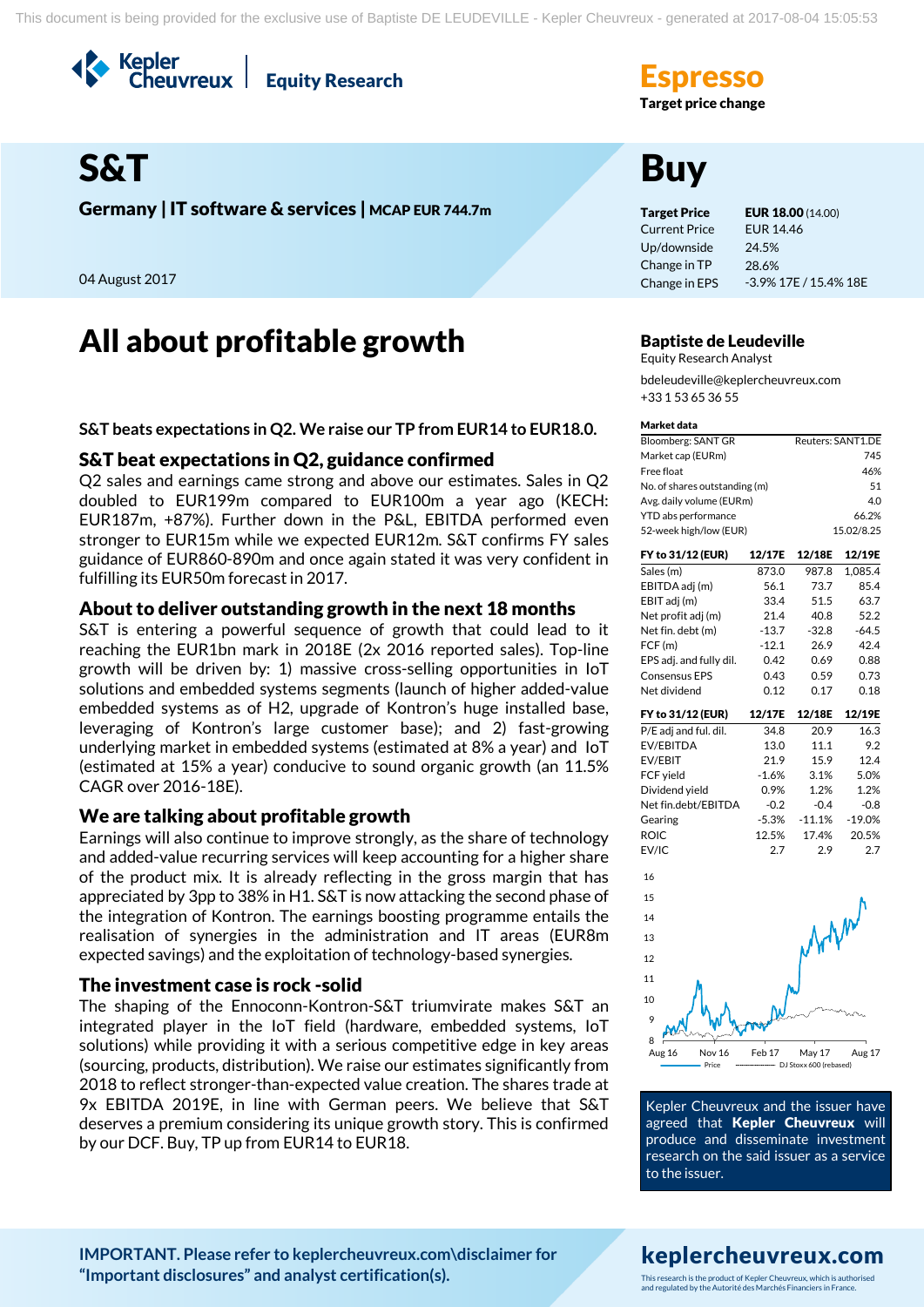

# Key financials

| <b>FY to 31/12 (EUR)</b>                       | 2012          | 2013           | 2014           | 2015           | 2016          | 2017E          | 2018E          | 2019E          |
|------------------------------------------------|---------------|----------------|----------------|----------------|---------------|----------------|----------------|----------------|
| <b>Income Statement (EURm)</b>                 |               |                |                |                |               |                |                |                |
| Sales                                          | 339.5         | 338.0          | 385.5          | 468.2          | 503.6         | 873.0          | 987.8          | 1,085.4        |
| % Change                                       | 121.6%        | $-0.4%$        | 14.1%          | 21.5%          | 7.6%          | 73.4%          | 13.1%          | 9.9%           |
| <b>EBITDA</b> adjusted                         | 16.6          | 20.1           | 22.8           | 28.4           | 34.4          | 56.1           | 73.7           | 85.4           |
| EBITDA margin (%)                              | 4.9%          | 6.0%           | 5.9%           | 6.1%           | 6.8%          | 6.4%           | 7.5%           | 7.9%           |
| <b>EBIT</b> adjusted                           | 11.1          | 14.4           | 16.6           | 20.6           | 24.1          | 33.4           | 51.5           | 63.7           |
| EBIT margin (%)                                | 3.3%          | 4.2%           | 4.3%           | 4.4%           | 4.8%          | 3.8%           | 5.2%           | 5.9%           |
| Net financial items & associates               | $-1.4$        | $-2.2$         | $-1.8$         | $-2.2$         | $-4.0$        | $-4.7$         | $-4.2$         | $-3.7$         |
| Others                                         | 0.0           | 0.0            | 0.0            | 0.0            | 0.0           | 0.0            | 0.0            | 0.0            |
| Tax<br>Net profit from continuing operations   | $-0.3$<br>9.4 | $-0.1$<br>12.0 | $-0.8$<br>14.0 | $-0.8$<br>17.6 | 0.3<br>20.4   | $-2.9$<br>25.9 | $-4.7$<br>42.6 | $-6.0$<br>54.0 |
| Net profit from discontinuing activities       | 0.0           | 0.0            | 0.0            | 0.0            | 0.0           | 0.0            | 0.0            | 0.0            |
| Net profit before minorities                   | 9.4           | 12.0           | 14.0           | 17.6           | 20.4          | 25.9           | 42.6           | 54.0           |
| Net profit reported                            | 7.3           | 11.8           | 12.9           | 15.8           | 14.6          | 21.4           | 40.8           | 52.2           |
| Net profit adjusted                            | 7.3           | 11.8           | 12.9           | 17.6           | 14.6          | 21.4           | 40.8           | 52.2           |
| <b>Cash Flow Statement (EURm)</b>              |               |                |                |                |               |                |                |                |
| Cash flow from operating activities            | 11.1          | 9.9            | 18.2           | 24.3           | 57.5          | 10.6           | 49.1           | 64.1           |
| Capex                                          | $-3.2$        | $-5.8$         | $-5.8$         | $-9.5$         | $-9.3$        | $-22.7$        | $-22.2$        | $-21.7$        |
| Free cash flow                                 | 7.9           | 4.1            | 12.4           | 14.8           | 48.2          | $-12.1$        | 26.9           | 42.4           |
| Acquisitions & Divestments                     | 0.4           | 5.3            | $-3.0$         | $-0.4$         | $-64.5$       | 0.0            | 0.0            | 0.0            |
| Dividend paid                                  | $-0.3$        | $-0.3$         | $-3.8$         | $-4.1$         | $-7.8$        | $-6.2$         | $-7.8$         | $-10.6$        |
| Others                                         | $-2.3$        | $-4.4$         | 8.5            | $-1.0$         | 44.0          | 0.0            | 0.0            | 0.0            |
| Change in net financial debt                   | 5.8           | 4.7            | 14.0           | 9.2            | 19.7          | $-18.2$        | 19.1           | 31.7           |
| <b>Balance Sheet (EURm)</b>                    |               |                |                |                |               |                |                |                |
| Intangible assets                              | 38.8          | 44.8           | 57.1           | 72.8           | 183.2         | 183.2          | 183.2          | 183.2          |
| Tangible assets                                | 9.9           | 9.0            | 11.4           | 15.2           | 27.5          | 27.5           | 27.5           | 27.5           |
| Financial & other non-current assets           | 13.7          | 13.9           | 17.4           | 33.1           | 37.5          | 37.5           | 37.5           | 37.5           |
| Total shareholders' equity                     | 63.1          | 71.2           | 89.7           | 102.2          | 241.1         | 260.8          | 295.6          | 339.0          |
| Pension provisions                             | 0.0           | 0.0            | 0.0            | 0.0            | 0.0           | 0.0            | 0.0            | 0.0            |
| Liabilities and provisions                     | 150.0         | 148.9          | 183.3          | 216.8          | 427.7         | 470.4          | 488.2          | 501.3          |
| Net financial debt                             | 14.9          | 9.3            | 1.5            | $-9.4$         | $-32.0$       | $-13.7$        | $-32.8$        | $-64.5$        |
| Working capital requirement                    | 24.3          | 23.9           | 22.3           | 1.6            | 19.3          | 57.2           | 72.9           | 84.6           |
| <b>Invested Capital</b>                        | 73.1          | 77.6           | 90.8           | 89.5           | 230.0         | 267.9          | 283.7          | 295.3          |
| Per share data                                 |               |                |                |                |               |                |                |                |
| EPS adjusted                                   | 0.26          | 0.30           | 0.32           | 0.41           | 0.33          | 0.42           | 0.69           | 0.88           |
| EPS adj and fully diluted                      | 0.26          | 0.30           | 0.32           | 0.40           | 0.32          | 0.42           | 0.69           | 0.88           |
| % Change                                       | $-11.8%$      | 17.0%          | 4.9%           | 26.7%          | $-19.5%$      | 28.9%          | 66.4%          | 28.0%          |
| <b>EPS</b> reported                            | 0.26          | 0.30           | 0.32           | 0.36           | 0.33          | 0.42           | 0.69           | 0.88           |
| Cash flow per share                            | 0.39          | 0.25           | 0.44           | 0.56           | 1.31          | 0.21           | 0.83           | 1.09           |
| Book value per share                           | 2.16          | 1.76           | 2.12           | 2.29           | 3.50          | 5.02           | 4.97           | 5.70           |
| Dividend per share<br>Number of shares, YE (m) | 0.00<br>28.28 | 0.06<br>39.20  | 0.07<br>41.00  | 0.08<br>43.51  | 0.10<br>44.00 | 0.12<br>51.50  | 0.17<br>59.00  | 0.18<br>59.00  |
| <b>Ratios</b>                                  |               |                |                |                |               |                |                |                |
| <b>ROE (%)</b>                                 | 13.2%         | 18.1%          | 16.6%          | 18.9%          | 11.5%         | 10.4%          | 14.8%          | 16.6%          |
| <b>ROIC (%)</b>                                | 14.0%         | 17.7%          | 18.3%          | 21.3%          | 14.0%         | 12.5%          | 17.4%          | 20.5%          |
| Net fin. debt / EBITDA (x)                     | 0.9           | $0.5\,$        | 0.1            | $-0.3$         | $-0.9$        | $-0.2$         | $-0.4$         | $-0.8$         |
| Gearing (%)                                    | 23.6%         | 13.1%          | 1.6%           | $-9.2%$        | $-13.3%$      | $-5.3%$        | $-11.1%$       | $-19.0%$       |
| Valuation                                      |               |                |                |                |               |                |                |                |
| P/E adjusted                                   | 8.9           | 7.9            | 9.0            | 11.0           | 22.8          | 34.8           | 20.9           | 16.3           |
| P/E adjusted and fully diluted                 | 8.9           | 7.9            | 9.0            | 11.1           | 23.4          | 34.8           | 20.9           | 16.3           |
| P/BV                                           | 1.1           | 1.4            | 1.3            | 1.9            | 2.2           | 2.9            | 2.9            | 2.5            |
| P/CF                                           | 5.9           | 9.5            | 6.4            | 8.0            | 5.8           | 70.0           | 17.4           | 13.3           |
| Dividend yield (%)                             | 0.0%          | 2.5%           | 2.5%           | 1.8%           | 1.3%          | 0.9%           | 1.2%           | 1.2%           |
| FCF yield (%)                                  | 12.2%         | 4.4%           | 10.6%          | 7.6%           | 14.5%         | $-1.6%$        | 3.1%           | 5.0%           |
| EV/Sales                                       | 0.2           | 0.3            | 0.3            | 0.4            | 0.8           | 0.8            | 0.8            | 0.7            |
| EV/EBITDA                                      | 5.0           | 5.2            | 5.3            | 6.6            | 11.3          | 13.0           | 11.1           | 9.2            |
| EV/EBIT                                        | 7.4           | 7.3            | 7.3            | 9.1            | 16.1          | 21.9           | 15.9           | 12.4           |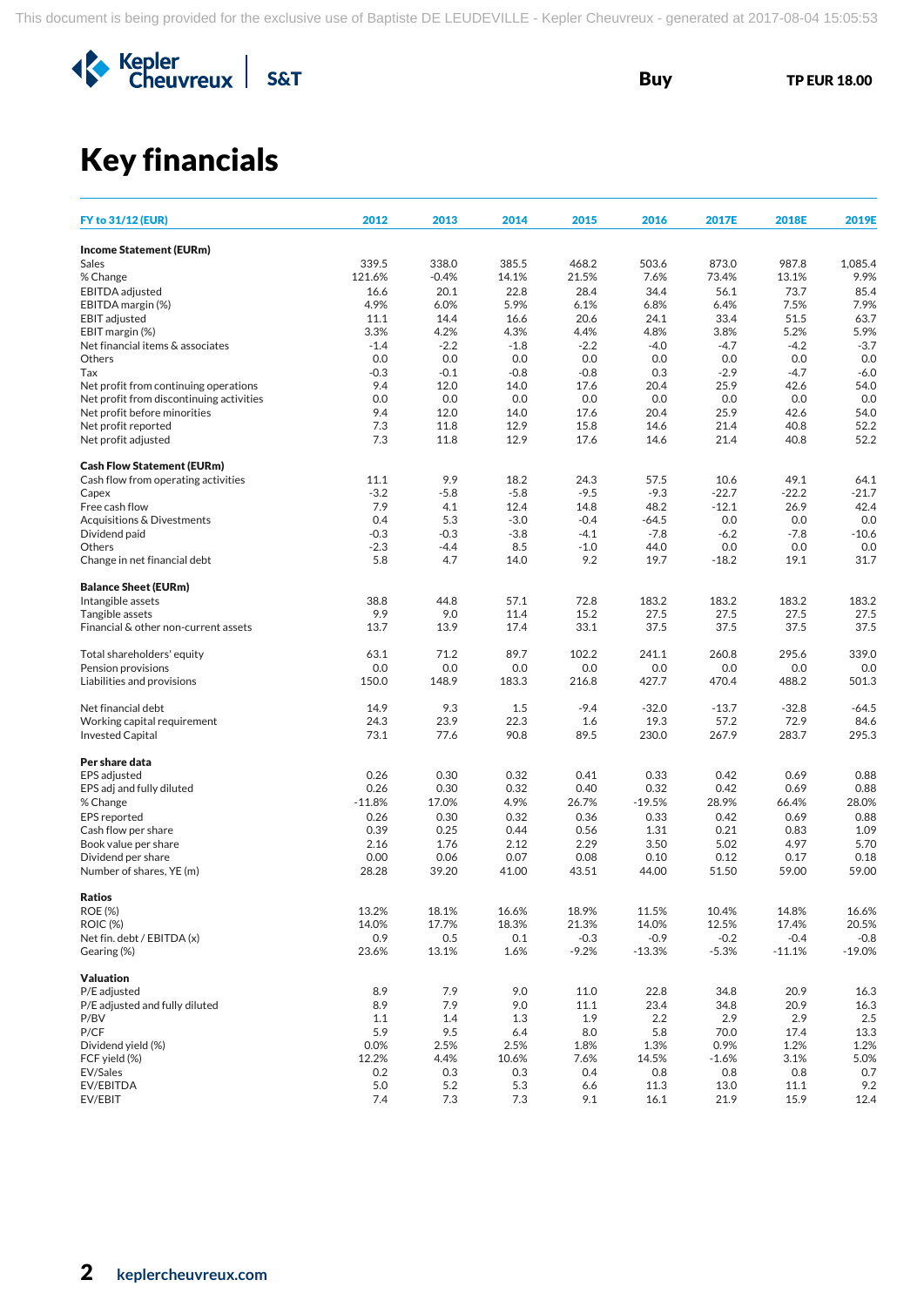

# <sup>3</sup>Research ratings and important disclosures

The term "KEPLER CHEUVREUX" shall, unless the context otherwise requires, mean each of KEPLER CHEUVREUX and its affiliates, subsidiaries and related companies (see "Regulators" table below).

**The investment recommendation(s) referred to in this report was (were) completed on 04/08/2017 6:16 (GMT) and was first disseminated on 04/08/2017 6:25 (GMT).**

**Prices in this report are taken as of the previous day's close (to the date of this report) on the home market unless otherwise stated.**

| <b>Companies mentioned</b>                   |                                                                                                                                                                                           |            |       |
|----------------------------------------------|-------------------------------------------------------------------------------------------------------------------------------------------------------------------------------------------|------------|-------|
| <b>Stock</b>                                 | <b>ISIN</b>                                                                                                                                                                               | Currency   | Price |
| S&T                                          | AT0000A0E9W5                                                                                                                                                                              | <b>EUR</b> | 14.46 |
| Source: Factset closing prices of 03/08/2017 |                                                                                                                                                                                           |            |       |
|                                              | Disclosure checklist - Potential conflict of interests                                                                                                                                    |            |       |
| <b>Company Name</b>                          | <b>Disclosure</b>                                                                                                                                                                         |            |       |
| S&T                                          | KEPLER CHEUVREUX is or may be regularly carrying out proprietary trading in equity securities of this company<br>KEPLER CHEUVREUX is a market maker in the issuer's financial instruments |            |       |
|                                              | KEPLER CHEUVREUX is a liquidity provider in relation to price stabilisation activities for the issuer to provide liquidity in such                                                        |            |       |
|                                              | instruments                                                                                                                                                                               |            |       |
|                                              | KEPLER CHEUVREUX and the issuer have agreed that KEPLER CHEUVREUX will produce and disseminate investment research on                                                                     |            |       |
|                                              | the said issuer as a service to the issuer                                                                                                                                                |            |       |

#### Organizational and administrative arrangements to avoid and prevent conflicts of interests

KEPLER CHEUVREUX promotes and disseminates independent investment research and have implemented written procedures designed to identify and manage potential conflicts of interest that arise in connection with its research business, which are available upon request. The KEPLER CHEUVREUX research analysts and other staff involved in issuing and disseminating research reports operate independently of KEPLER CHEUVREUX Investment Banking business. Information barriers and procedures are in place between the research analysts and staff involved in securities trading for the account of KEPLER CHEUVREUX or clients to ensure that price sensitive information is handled according to applicable laws and regulations.

It is KEPLER CHEUVREUX' policy not to disclose the rating to the issuer before publication and dissemination. Nevertheless, this document, in whole or in part, and with the exclusion of ratings, target prices and any other information that could lead to determine its valuation, may have been provided to the issuer prior to publication and dissemination, solely with the aim of verifying factual accuracy.

Please refer to **www.keplercheuvreux.com** for further information relating to research and conflict of interest management.

### Analyst disclosures

The functional job title of the person(s) responsible for the recommendations contained in this report is **Equity/Credit Research Analyst** unless otherwise stated on the cover.

#### Name of the Research Analyst(s): Baptiste de Leudeville

**Regulation AC - Analyst Certification:** Each Equity/Credit Research Analyst(s) listed on the front-page of this report, principally responsible for the preparation and content of all or any identified portion of this research report hereby certifies that, with respect to each issuer or security or any identified portion of the report with respect to an issuer or security that the equity research analyst covers in this research report, all of the views expressed in this research report accurately reflect their personal views about those issuer(s) or securities. Each Equity/Credit Research Analyst(s) also certifies that no part of their compensation was, is, or will be, directly or indirectly, related to the specific recommendation(s) or view(s) expressed by that equity research analyst in this research report.

Each Equity/Credit Research Analyst certifies that he is acting independently and impartially from KEPLER CHEUVREUX shareholders, directors and is not affected by any current or potential conflict of interest that may arise from any KEPLER CHEUVREUX activities.

**Analyst Compensation:** The research analyst(s) primarily responsible for the preparation of the content of the research report attest that no part of the analyst's(s') compensation was, is or will be, directly or indirectly, related to the specific recommendations expressed by the research analyst(s) in the research report. The research analyst's(s') compensation is, however, determined by the overall economic performance of KEPLER CHEUVREUX.

**Registration of non-US Analysts**: Unless otherwise noted, the non-US analysts listed on the front of this report are employees of KEPLER CHEUVREUX, which is a non-US affiliate and parent company of Kepler Capital Markets, Inc. a SEC registered and FINRA member broker-dealer. Equity/Credit Research Analysts employed by KEPLER CHEUVREUX, are not registered/qualified as research analysts under FINRA/NYSE rules, may not be associated persons of Kepler Capital Markets, Inc. and may not be subject to NASD Rule 2711 and NYSE Rule 472 restrictions on communications with covered companies, public appearances, and trading securities held by a research analyst account.

#### Research ratings

| Rating ratio Kepler Cheuvreux Q2 2017 |              |      |
|---------------------------------------|--------------|------|
| <b>Rating Breakdown</b>               | $\mathsf{A}$ | в    |
| Buy                                   | 45%          | 50%  |
| Hold                                  | 35%          | 35%  |
| Reduce                                | 17%          | 9%   |
| Not Rated/Under Review/Accept Offer   | 3%           | 6%   |
| Total                                 | 100%         | 100% |
| Source: KEPLER CHEUVREUX              |              |      |

A: % of all research recommendations

B: % of issuers to which material services of investment firms are supplied

#### 12 months rating history

The below table shows the history of recommendations and target prices changes issued by KEPLER CHEUVREUX research department (Equity and Credit) over a 12 months period.

| <b>Company Name</b> | Date                 | <b>Business Line</b> | Rating | Target Price | <b>Closing Price</b> |
|---------------------|----------------------|----------------------|--------|--------------|----------------------|
| S&T (EUR)           | 04/08/2016 08:28     | Equity Research      | Buy    | 9.30         | 8.16                 |
|                     | 30/09/2016 08:33     | Equity Research      | Hold   | 10.50        | 10.10                |
|                     | 04/01/2017 09:29     | Equity Research      | Buy    | 10.50        | 8.80                 |
|                     | 07/04/2017 08:04     | Equity Research      | Buv    | 14.00        | 11.70                |
| $\sim$ $\sim$       | $\sim$ $\sim$ $\sim$ |                      |        |              |                      |

Credit research does not issue target prices. Left intentionally blank.

**Please refer to the following lin[k https://research.keplercheuvreux.com/app/disclosure](https://research.keplercheuvreux.com/app/disclosure/stock/8466) for a full list of investment recommendations issued over the last 12 months by the author(s) and contributor(s) of this report on any financial instruments.**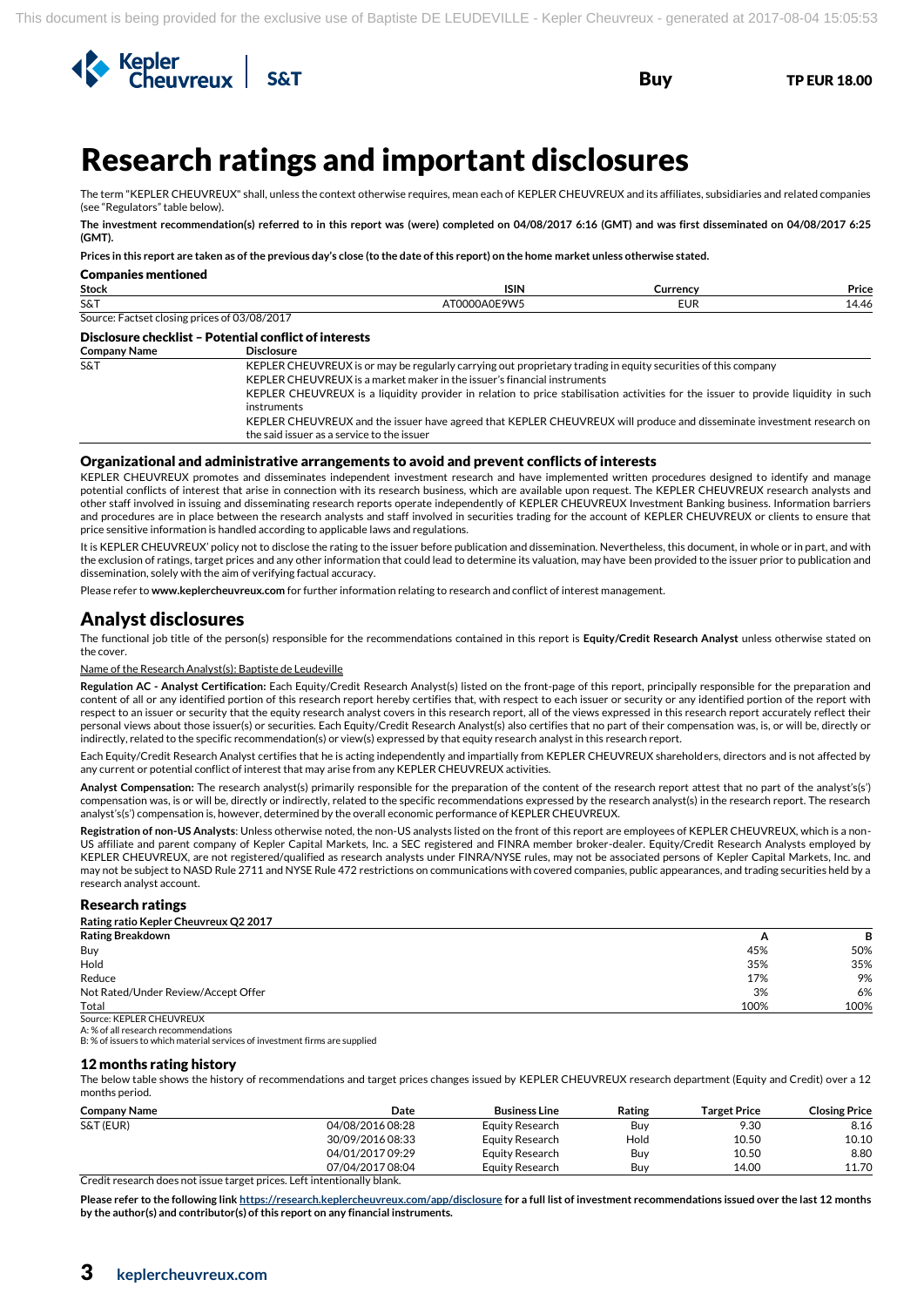

# Equity research

#### Rating system

KEPLER CHEUVREUX equity research ratings and target prices are issued in absolute terms, not relative to any given benchmark. A rating on a stock is set after assessing the twelve months expected upside or downside of the stock derived from the analyst's fair value (target price) and in the light of the risk profile of the company. Ratings are defined as follows:

**Buy**: The minimum expected upside is 10% over next 12 months (the minimum required upside could be higher in light of the company's risk profile).

**Hold**: The expected upside is below 10% (the expected upside could be higher in light of the company's risk profile).

**Reduce:** There is an expected downside.

**Accept offer:** In the context of a total or partial take-over bid, squeeze-out or similar share purchase proposals, the offer price is considered to be fairly valuing the shares.

**Reject offer:** In the context of a total or partial take-over bid, squeeze-out or similar share purchase proposals, the offered price is considered to be undervaluing the shares.

**Under review:** An event occurred with an expected significant impact on our target price and we cannot issue a recommendation before having processed that new information and/or without a new share price reference.

**Not rated**: The stock is not covered.

**Restricted**: A recommendation, target price and/or financial forecast is not disclosed further to compliance and/or other regulatory considerations.

Due to share prices volatility, ratings and target prices may occasionally and temporarily be inconsistent with the above definition.

#### Valuation methodology and risks

Unless otherwise stated in this report, target prices and investment recommendations are determined based on fundamental research methodologies and relies on commonly used valuation methodologies such as Discounted Cash Flow (DCF), valuation multiples comparison with history and peers, Dividend Discount Model (DDM).

Valuation methodologies and models can be highly dependent on macroeconomic factors (such as the price of commodities, exchange rates and interest rates) as well as other external factors including taxation, regulation and geopolitical changes (such as tax policy changes, strikes or war). In addition, investors' confidence and market sentiment can affect the valuation of companies. The valuation is also based on expectations that might change rapidly and without notice, depending on developments specific to individual industries. Whichever valuation method is used there is a significant risk that the target price will not be achieved within the expected timeframe.

Unless otherwise stated, models used are proprietary. Additional information about the proprietary models used in this report is accessible on request.

**KEPLER CHEUVREUX' equity research policy is to update research rating when it deems appropriate in the light of new findings, markets development and any relevant information that can impact the analyst's view and opinion.**

### Credit research

#### Rating system (issuer or instrument level)

**Buy:** The analyst has a positive conviction either in absolute or relative valuation terms and/or expects a tightening of the issuer's debt securities spread over a 6 months period.

**Hold:** The analyst has a stable credit fundamental opinion on the issuer and/or performances of the debt securities over a 6 months period.

**Sell:** The analyst expects of a widening of the credit spread to some or all debt securities of the issuer and/or a negative fundamental view over a 6 months period.

**Not covered:** KEPLER CHEUVREUX' credit research team does not provide formal, continuous coverage of this issuer and has not assigned a rating to the issuer.

**Restricted:** A recommendation, target price and/or financial forecast is not disclosed further to compliance and/or other regulatory considerations.

Recommendations on interest bearing securities mostly focus on the credit spread and on the rating views and methodologies of recognized agencies (S&P, Moody's and Fitch). Ratings and recommendations may differ for a single issuer according the maturity profile, subordination or market valuation of interest bearing securities.

#### Valuation methodology and risks

Unless otherwise stated in this report, recommendations produced on companies covered by KEPLER CHEUVREUX credit research, rely on fundamental analysis combined with a market approach of the interest bearing securities valuations. The methodology employed to assign recommendations is based on the analyst fundamental evaluation of the groups' operating and financial profiles adjusted by credit specific elements.

Valuation methodologies and models can be highly dependent on macroeconomic factors (such as the price of commodities, exchange rates and interest rates) as well as other external factors including taxation, regulation and geopolitical changes (such as tax policy changes, strikes or war) and also on methodologies' changes of recognized agencies. In addition, investors' confidence and market sentiment can affect the valuation of companies. The valuation is also based on expectations that might change rapidly and without notice, depending on developments specific to individual industries.

Unless otherwise stated, models used are proprietary. If nothing is indicated to the contrary, all figures are unaudited. Additional information about the proprietary models used in this report is accessible on request.

**KEPLER CHEUVREUX' credit research policy is to update research rating when it deems appropriate in the light of new findings, markets development and any relevant information that can impact the analyst's view and opinion.** 

#### Regulators

| Location                                               | Regulator                                       | <b>Abbreviation</b> |
|--------------------------------------------------------|-------------------------------------------------|---------------------|
| KEPLER CHEUVREUX S.A - France                          | Autorité des Marchés Financiers                 | AMF                 |
| KEPLER CHEUVREUX, Sucursal en España                   | Comisión Nacional del Mercado de Valores        | <b>CNMV</b>         |
| KEPLER CHEUVREUX, Frankfurt branch                     | Bundesanstalt für Finanzdienstleistungsaufsicht | <b>BaFin</b>        |
| KEPLER CHEUVREUX, Milan branch                         | Commissione Nazionale per le Società e la Borsa | <b>CONSOB</b>       |
| KEPLER CHEUVREUX, Amsterdam branch                     | Autoriteit Financiële Markten                   | AFM                 |
| Kepler Capital Markets SA - Switzerland, Zurich branch | Swiss Financial Market Supervisory Authority    | <b>FINMA</b>        |
| Kepler Capital Markets, Inc.                           | Financial Industry Regulatory Authority         | <b>FINRA</b>        |
| KEPLER CHEUVREUX, London branch                        | <b>Financial Conduct Authority</b>              | <b>FCA</b>          |
| KEPLER CHEUVREUX, Vienna branch                        | Austrian Financial Services Authority           | <b>FMA</b>          |
| KEPLER CHEUVREUX, Stockholm Branch                     | Finansinspektionen                              | FL.                 |

KEPLER CHEUVREUX is authorised and regulated by both Autorité de Contrôle Prudentiel and Autorité des Marchés Financiers.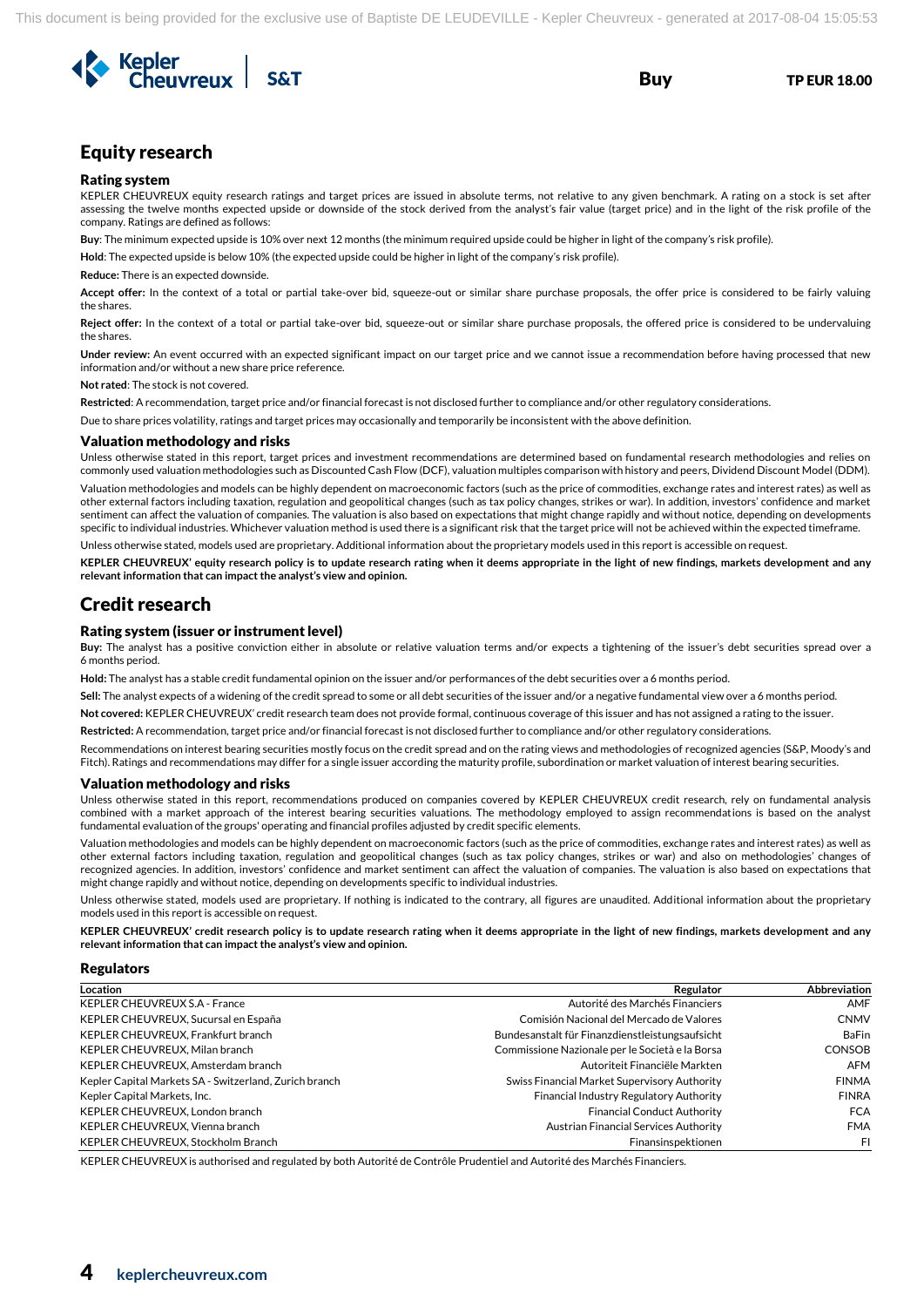

# Legal and disclosure information

## Other disclosures

**This product is not for distribution to retail clients.**

The information contained in this publication was obtained from various publicly available sources believed to be reliable, but has not been independently verified by KEPLER CHEUVREUX. KEPLER CHEUVREUX does not warrant the completeness or accuracy of such information and does not accept any liability with respect to the accuracy or completeness of such information, except to the extent required by applicable law.

**This publication is a brief summary and does not purport to contain all available information on the subjects covered. Further information may be available on request.**

**This publication is for information purposes only and shall not be construed as an offer or solicitation for the subscription or purchase or sale of any securities, or as an invitation, inducement or intermediation for the sale, subscription or purchase of any securities, or for engaging in any other transaction.**

Any opinions, projections, forecasts or estimates in this report are those of the author only, who has acted with a high degree of expertise. They reflect only the current views of the author at the date of this report and are subject to change without notice. KEPLER CHEUVREUX has no obligation to update, modify or amend this publication or to otherwise notify a reader or recipient of this publication in the event that any matter, opinion, projection, forecast or estimate contained herein, changes or subsequently becomes inaccurate, or if research on the subject company is withdrawn. The analysis, opinions, projections, forecasts and estimates expressed in this report were in no way affected or influenced by the issuer. The author of this publication benefits financially from the overall success of KEPLER CHEUVREUX.

The investments referred to in this publication may not be suitable for all recipients. Recipients are urged to base their investment decisions upon their own appropriate investigations that they deem necessary. Any loss or other consequence arising from the use of the material contained in this publication shall be the sole and exclusive responsibility of the investor and KEPLER CHEUVREUX accepts no liability for any such loss or consequence. In the event of any doubt about any investment, recipients should contact their own investment, legal and/or tax advisers to seek advice regarding the appropriateness of investing. Some of the investments mentioned in this publication may not be readily liquid investments. Consequently it may be difficult to sell or realise such investments. The past is not necessarily a guide to future performance of an investment. The value of investments and the income derived from them may fall as well as rise and investors may not get back the amount invested. Some investments discussed in this publication may have a high level of volatility. High volatility investments may experience sudden and large falls in their value which may cause losses. International investing includes risks related to political and economic uncertainties of foreign countries, as well as currency risk.

To the extent permitted by applicable law, no liability whatsoever is accepted for any direct or consequential loss, damages, costs or prejudices whatsoever arising from the use of this publication or its contents.

### Country and region disclosures

**United Kingdom:** This document is for persons who are Eligible Counterparties or Professional Clients only and is exempt from the general restriction in section 21 of the Financial Services and Markets Act 2000 on the communication of invitations or inducements to engage in investment activity on the grounds that it is being distributed in the United Kingdom only to persons of a kind described in Articles 19(5) (Investment professionals) and 49(2) (High net worth companies, unincorporated associations, etc.) of the Financial Services and Markets Act 2000 (Financial Promotion) Order 2005 (as amended). It is not intended to be distributed or passed on, directly or indirectly, to any other class of persons. Any investment to which this document relates is available only to such persons, and other classes of person should not rely on this document.

**United States:** This communication is only intended for, and will only be distributed to, persons residing in any jurisdictions where such distribution or availability would not be contrary to local law or regulation. This communication must not be acted upon or relied on by persons in any jurisdiction other than in accordance with local law or regulation and where such person is an investment professional with the requisite sophistication to understand an investment in such securities of the type communicated and assume the risks associated therewith.

This communication is confidential and is intended solely for the addressee. It is not to be forwarded to any other person or copied without the permission of the sender. This communication is provided for information only. It is not a personal recommendation or an offer to sell or a solicitation to buy the securities mentioned. Investors should obtain independent professional advice before making an investment.

**Notice to U.S. Investors:** This material is not for distribution in the United States, except to "major US institutional investors" as defined in SEC Rule 15a-6 ("Rule 15a-6"). KEPLER CHEUVREUX has entered into a 15a-6 Agreement with Kepler Capital Markets, Inc. ("KCM, Inc.") which enables this report to be furnished to certain U.S. recipients in reliance on Rule 15a-6 through KCM, Inc.

Each U.S. recipient of this report represents and agrees, by virtue of its acceptance thereof, that it is a "major U.S. institutional investor" (as such term is defined in Rule 15a-6) and that it understands the risks involved in executing transactions in such securities. Any U.S. recipient of this report that wishes to discuss or receive additional information regarding any security or issuer mentioned herein, or engage in any transaction to purchase or sell or solicit or offer the purchase or sale of such securities, should contact a registered representative of KCM, Inc.

KCM, Inc. is a broker-dealer registered with the Securities and Exchange Commission ("SEC") under the U.S. Securities Exchange Act of 1934, as amended, Member of the Financial Industry Regulatory Authority ("FINRA") and Member of the Securities Investor Protection Corporation ("SIPC"). Pursuant to SEC Rule 15a-6, you must contact a Registered Representative of KCM, Inc. if you are seeking to execute a transaction in the securities discussed in this report. You can reach KCM, Inc. at Tower 49, 12 East 49th Street, Floor 36, New York, NY 10017, Compliance Department (212) 710-7625; Operations Department (212) 710-7606; Trading Desk (212) 710-7602. Further information is also available at www.keplercheuvreux.com. You may obtain information about SIPC, including the SIPC brochure, by contacting SIPC directly at 202-371-8300; website: http://www.sipc.org/.

KCM, Inc. is a wholly owned subsidiary of KEPLER CHEUVREUX. KEPLER CHEUVREUX , registered on the Paris Register of Companies with the number 413 064 841 (1997 B 10253), whose registered office is located at 112 avenue Kléber, 75016 Paris, is authorised and regulated by both Autorité de Contrôle Prudentiel (ACP) and Autorité des Marchés Financiers (AMF).

Nothing herein excludes or restricts any duty or liability to a customer that KCM, Inc. may have under applicable law. Investment products provided by or through KCM, Inc. are not insured by the Federal Deposit Insurance Corporation and are not deposits or other obligations of any insured depository institution, may lose value and are not guaranteed by the entity that published the research as disclosed on the front page and are not guaranteed by KCM, Inc.

Investing in non-U.S. Securities may entail certain risks. The securities referred to in this report and non-U.S. issuers may not be registered under the U.S. Securities Act of 1933, as amended, and the issuer of such securities may not be subject to U.S. reporting and/or other requirements. Rule 144A securities may be offered or sold only to persons in the U.S. who are Qualified Institutional Buyers within the meaning of Rule 144A under the Securities Act. The information available about non-U.S. companies may be limited, and non-U.S. companies are generally not subject to the same uniform auditing and reporting standards as U.S. companies. Securities of some non-U.S. companies may not be as liquid as securities of comparable U.S. companies. Securities discussed herein may be rated below investment grade and should therefore only be considered for inclusion in accounts qualified for speculative investment.

Analysts employed by KEPLER CHEUVREUX SA, a non-U.S. broker-dealer, are not required to take the FINRA analyst exam. The information contained in this report is intended solely for certain "major U.S. institutional investors" and may not be used or relied upon by any other person for any purpose. Such information is provided for informational purposes only and does not constitute a solicitation to buy or an offer to sell any securities under the Securities Act of 1933, as amended, or under any other U.S. federal or state securities laws, rules or regulations. The investment opportunities discussed in this report may be unsuitable for certain investors depending on their specific investment objectives, risk tolerance and financial position.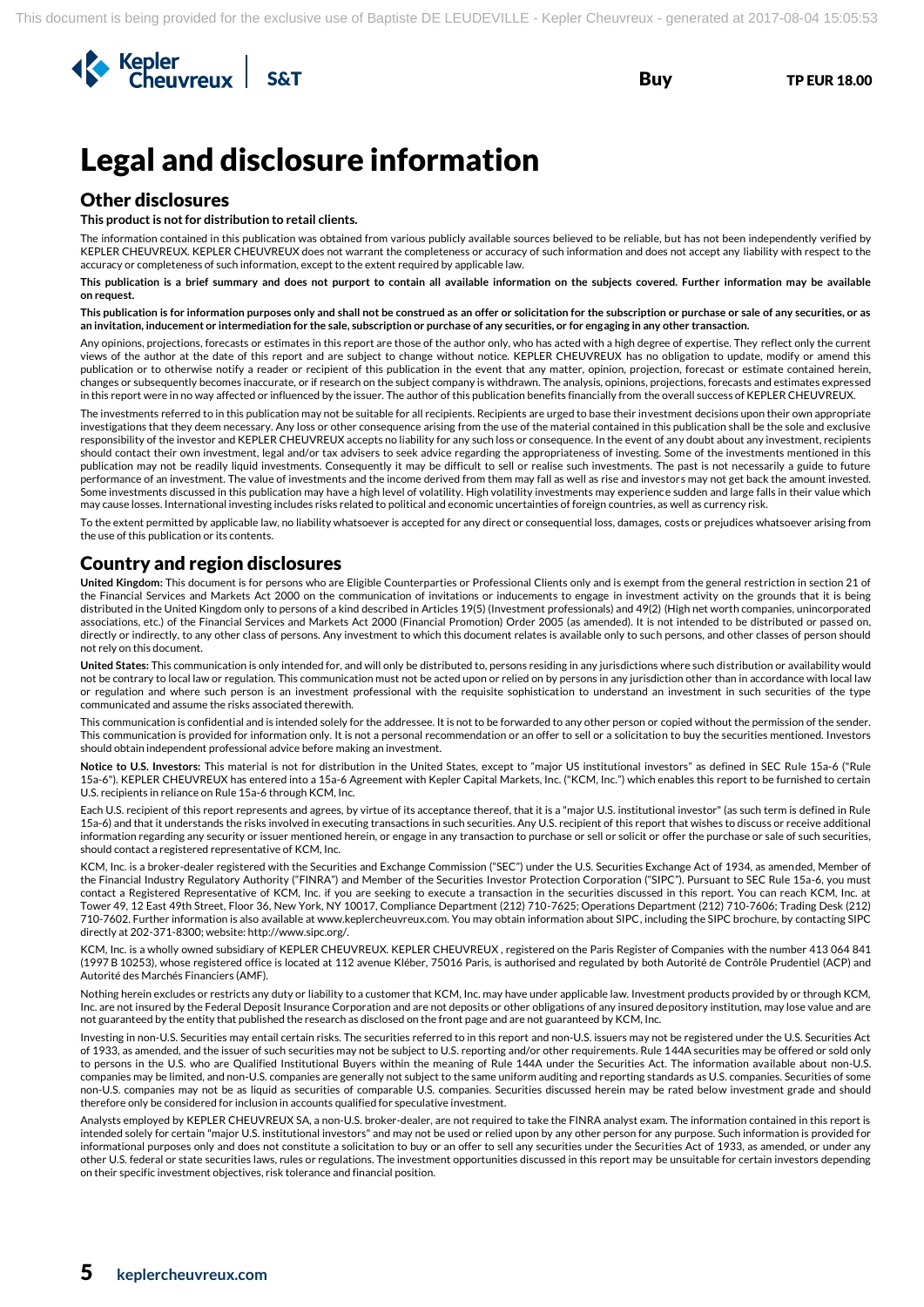

In jurisdictions where KCM, Inc. is not registered or licensed to trade in securities, or other financial products, transactions may be executed only in accordance with applicable law and legislation, which may vary from jurisdiction to jurisdiction and which may require that a transaction be made in accordance with applicable exemptions from registration or licensing requirements.

The information in this publication is based on sources believed to be reliable, but KCM, Inc. does not make any representation with respect to its completeness or accuracy. All opinions expressed herein reflect the author's judgment at the original time of publication, without regard to the date on which you may receive such information, and are subject to change without notice.

KCM, Inc. and/or its affiliates may have issued other reports that are inconsistent with, and reach different conclusions from, the information presented in this report. These publications reflect the different assumptions, views and analytical methods of the analysts who prepared them. Past performance should not be taken as an indication or guarantee of future performance, and no representation or warranty, express or implied, is provided in relation to future performance.

KCM, Inc. and any company affiliated with it may, with respect to any securities discussed herein: (a) take a long or short position and buy or sell such securities; (b) act as investment and/or commercial bankers for issuers of such securities; (c) act as market makers for such securities; (d) serve on the board of any issuer of such securities; and (e) act as paid consultant or advisor to any issuer. The information contained herein may include forward-looking statements within the meaning of U.S. federal securities laws that are subject to risks and uncertainties. Factors that could cause a company's actual results and financial condition to differ from expectations include, without limitation: political uncertainty, changes in general economic conditions that adversely affect the level of demand for the company's products or services, changes in foreign exchange markets, changes in international and domestic financial markets and in the competitive environment, and other factors relating to the foregoing. All forward-looking statements contained in this report are qualified in their entirety by this cautionary statement.

**France:** This publication is issued and distributed in accordance with Articles L.544-1 and seq and R. 621-30-1 of the Code Monétaire et Financier and with Articles 313 25 to 313-27 and 315-1 and seq of the General Regulation of the Autorité des Marchés Financiers (AMF).

**Germany:** This report must not be distributed to persons who are retail clients in the meaning of Sec. 31a para. 3 of the German Securities Trading Act (Wertpapierhandelsgesetz – "WpHG"). This report may be amended, supplemented or updated in such manner and as frequently as the author deems.

**Italy:** This document is issued by KEPLER CHEUVREUX Milan branch, authorised in France by the Autorité des Marchés Financiers (AMF) and the Autorité de Contrôle Prudentiel (ACP) and registered in Italy by the Commissione Nazionale per le Società e la Borsa (CONSOB) and is distributed by KEPLER CHEUVREUX. This document is for Eligible Counterparties or Professional Clients only as defined by the CONSOB Regulation 16190/2007 (art. 26 and art. 58).Other classes of persons should not rely on this document. Reports on issuers of financial instruments listed by Article 180, paragraph 1, letter a) of the Italian Consolidated Act on Financial Services (Legislative Decree No. 58 of 24/2/1998, as amended from time to time) must comply with the requirements envisaged by articles 69 to 69-novies of CONSOB Regulation 11971/1999. According to these provisions KEPLER CHEUVREUX warns on the significant interests of KEPLER CHEUVREUX indicated in Annex 1 hereof, confirms that there are not significant financial interests of KEPLER CHEUVREUX in relation to the securities object of this report as well as other circumstance or relationship with the issuer of the securities object of this report (including but not limited to conflict of interest, significant shareholdings held in or by the issuer and other significant interests held by KEPLER CHEUVREUX or other entities controlling or subject to control by KEPLER CHEUVREUX in relation to the issuer which may affect the impartiality of this document]. Equities discussed herein are covered on a continuous basis with regular reports at results release. Reports are released on the date shown on cover and distributed via print and email. KEPLER CHEUVREUX branch di Milano analysts is not affiliated with any professional groups or organisations. All estimates are by KEPLER CHEUVREUX unless otherwise stated.

**Spain:** This document is only intended for persons who are Eligible Counterparties or Professional Clients within the meaning of Article 78bis and Article 78ter of the Spanish Securities Market Act. It is not intended to be distributed or passed on, directly or indirectly, to any other class of persons. This report has been issued by KEPLER CHEUVREUX Sucursal en España registered in Spain by the Comisión Nacional del Mercado de Valores (CNMV) in the foreign investments firms registry and it has been distributed in Spain by it or by KEPLER CHEUVREUX authorised and regulated by both Autorité de Contrôle Prudentiel and Autorité des Marchés Financiers. There is no obligation to either register or file any report or any supplemental documentation or information with the CNMV. In accordance with the Spanish Securities Market Law (Ley del Mercado de Valores), there is no need for the CNMV to verify, authorise or carry out a compliance review of this document or related documentation, and no information needs to be provided.

**Switzerland:** This publication is intended to be distributed to professional investors in circumstances such that there is no public offer. This publication does not constitute a prospectus within the meaning of Articles 652a and 1156 of the Swiss Code of Obligations.

**Canada:** The information provided in this publication is not intended to be distributed or circulated in any manner in Canada and therefore should not be construed as any kind of financial recommendation or advice provided within the meaning of Canadian securities laws.

**Other countries:** Laws and regulations of other countries may also restrict the distribution of this report. Persons in possession of this document should inform themselves about possible legal restrictions and observe them accordingly.

**None of the material, nor its content may be altered in anyway, transmitted to, copied or distributed to any other party, in whole or in part, unless otherwise agreed with KEPLER CHEUVREUX in writing.**